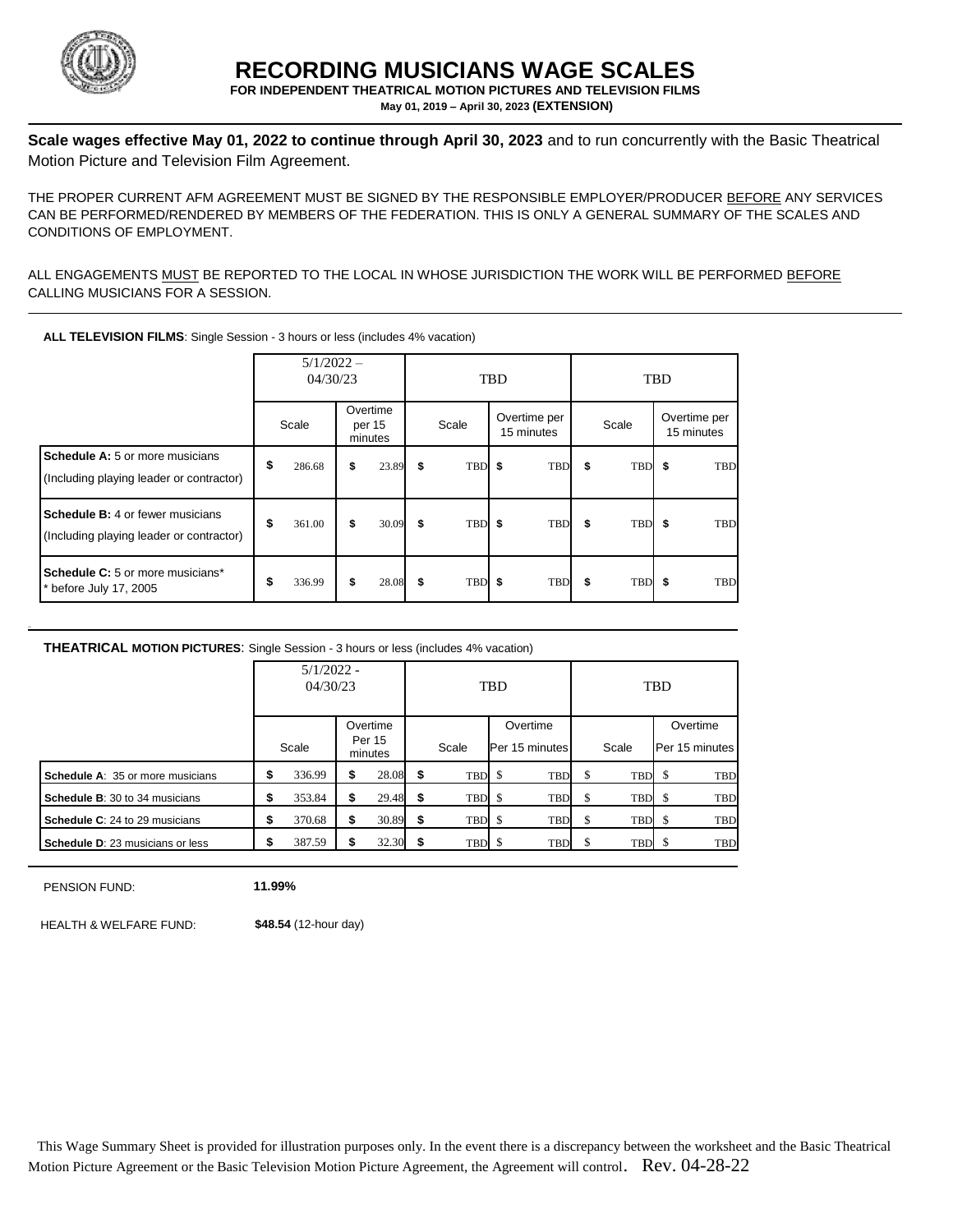#### ELECTRONIC MUSICAL DEVICES

PRODUCER'S ELECTION: At Producer's election, a musician employed to play an electronic device(s) shall be paid at existing rates ("real time rates") or the following rates ("multi-tracking rates"). **Producer must elect rate at the time of the call and must specify guaranteed length of call.**

MULTI-TRACKING RATE: (Includes 4% vacation pay)

| <b>Television</b>            | 5/1/2022 - 04/30/23 | <b>TBD</b> | TBD |  |  |
|------------------------------|---------------------|------------|-----|--|--|
| 1 musician per hour          | \$433.53            |            |     |  |  |
| 2 or more musicians per hour | \$379.40            |            |     |  |  |

| <b>Theatrical</b>                   | $5/1/2022 - 04/30/23$                                                                                                                                                                                                                                                                                                                                                                             | <b>TBD</b>                                                                                                   | <b>TBD</b> |  |  |  |  |  |  |  |
|-------------------------------------|---------------------------------------------------------------------------------------------------------------------------------------------------------------------------------------------------------------------------------------------------------------------------------------------------------------------------------------------------------------------------------------------------|--------------------------------------------------------------------------------------------------------------|------------|--|--|--|--|--|--|--|
| 1 musician per hour                 | \$404.71                                                                                                                                                                                                                                                                                                                                                                                          | \$TBD                                                                                                        | \$TBD      |  |  |  |  |  |  |  |
| 2 or more musicians per hour        | \$354.16                                                                                                                                                                                                                                                                                                                                                                                          | \$TBD                                                                                                        | \$TBD      |  |  |  |  |  |  |  |
| <b>GUARANTEED CALL:</b>             | 3-hour minimum<br>The above rates include all electronics and acoustical doubles and all over-dubs<br>Guaranteed call of up to 10 hours paid at straight time rates per hour. If engaged for a 10-hour call, musician<br>must be paid for the entire 10 hours, whether worked or not, unless he/she leaves earlier for personal reasons,<br>in which case payment shall be only for hours worked. |                                                                                                              |            |  |  |  |  |  |  |  |
| MEALS:                              |                                                                                                                                                                                                                                                                                                                                                                                                   | 1 hour meal period shall be called not later than 6 hours after reporting for work.                          |            |  |  |  |  |  |  |  |
| <b>HOLD HOUR/PREMIUM PAY:</b>       | Hold hour shall be paid at straight time rates.<br>Beyond hold hour shall be paid at 50% additional.                                                                                                                                                                                                                                                                                              |                                                                                                              |            |  |  |  |  |  |  |  |
|                                     | Work in excess of 10 hours, excluding meal periods, shall be paid at 50% additional, prorated in 15 minute<br>increments.                                                                                                                                                                                                                                                                         |                                                                                                              |            |  |  |  |  |  |  |  |
|                                     |                                                                                                                                                                                                                                                                                                                                                                                                   | Work between midnight and 8:00 A.M. (at the request of Producer) - 50% additional of applicable hourly rate. |            |  |  |  |  |  |  |  |
| MULTI-TRACKING<br>PHONOGRAPH-RECORD | Phonograph records produced from music recorded under the multi-tracking rates shall be paid as follows:                                                                                                                                                                                                                                                                                          |                                                                                                              |            |  |  |  |  |  |  |  |
| NEW-USE:                            | 1 musician alone = basic sound recording session fee for each minute of music dubbed.                                                                                                                                                                                                                                                                                                             |                                                                                                              |            |  |  |  |  |  |  |  |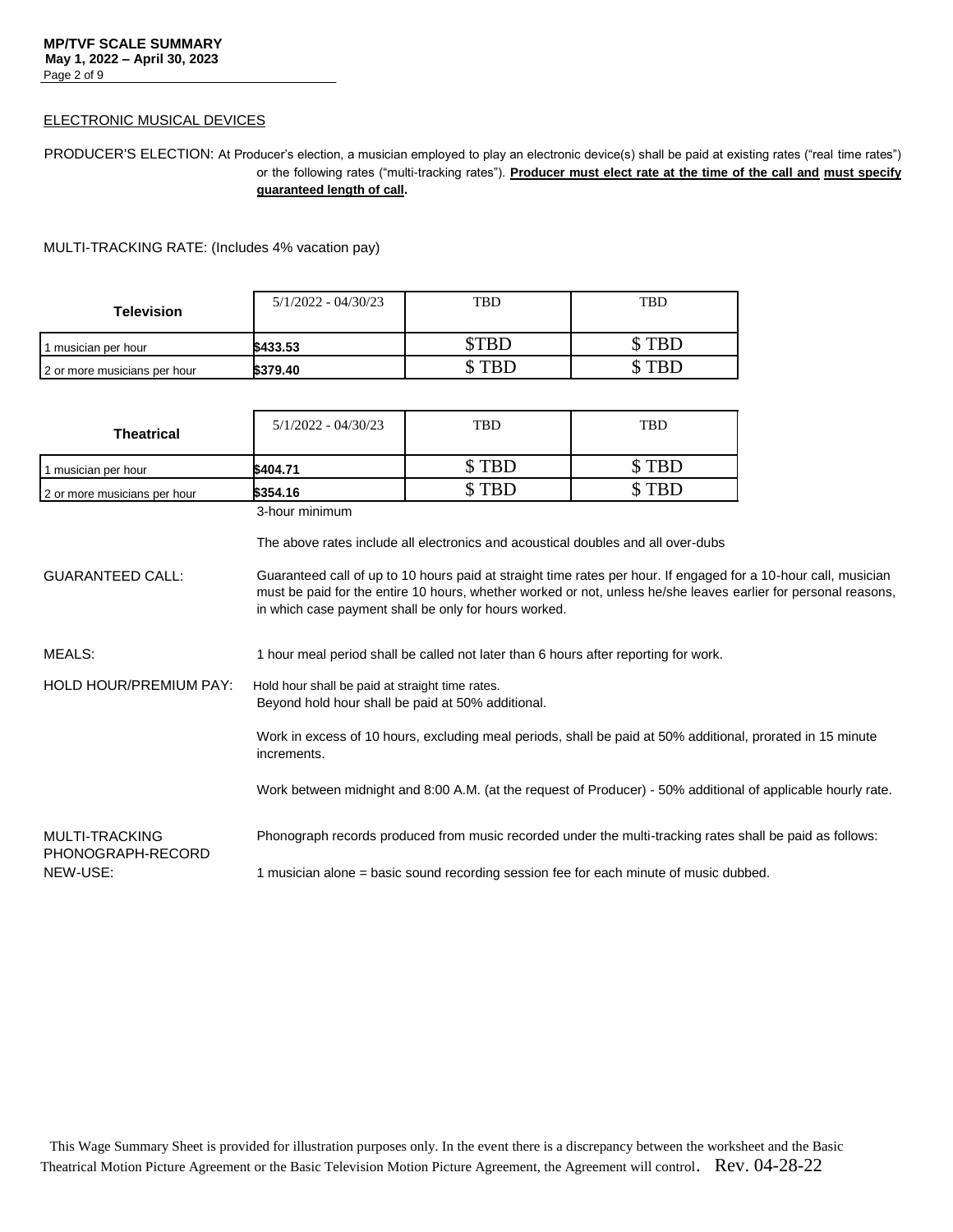**May 1, 2022 – April 30, 2023** Page 3 of 9

|                                                     | 2 or more musicians = basic sound recording session fee for each 2 minutes of music dubbed.                                                                                                                                            |
|-----------------------------------------------------|----------------------------------------------------------------------------------------------------------------------------------------------------------------------------------------------------------------------------------------|
| DOUBLING RATE:                                      | 1st Double - 50% of basic rate extra.                                                                                                                                                                                                  |
|                                                     | 2nd Double - 20% of basic rate extra for second and subsequent double.                                                                                                                                                                 |
|                                                     | The following instruments are not construed as doubles:                                                                                                                                                                                |
|                                                     | 1. Piano and Celeste                                                                                                                                                                                                                   |
|                                                     | 2. Drummer's standard outfit                                                                                                                                                                                                           |
|                                                     | 3. Tympani                                                                                                                                                                                                                             |
|                                                     | 4. Mallet Instruments: Xylophone, Bells, Marimbas                                                                                                                                                                                      |
|                                                     | 5. Latin Rhythm Instruments (see agreement)                                                                                                                                                                                            |
|                                                     | The use of electronic devices such as multiplex, maestro, octave dividers, etc. will be treated as a double if<br>used to simulate other sounds in addition to the normal sounds of the instrument to which the device is<br>attached. |
|                                                     | ANY COMBINATION OF INSTRUMENTS NOT LISTED ABOVE IS TO BE CONSTRUED AS DOUBLING.                                                                                                                                                        |
| DOUBLING -<br><b>Electronic Musical</b><br>Devices: | Use of multiple electronic musical devices, as in conjunction with any electronic musical instrument such as<br>synthesizers, EVI, or EWI, shall count in the aggregate as three (3) doubles.                                          |
| <b>DOUBLE SCALE:</b>                                | New Years Day, Memorial Day, Independence Day, Labor Day, Thanksgiving Day, and Christmas Day. The<br>above holidays are observed on the same dates as the U.S. Federal Legislation for public holidays.                               |
| SINGLE RECORDING<br><b>MUSICIAN:</b>                | Payment will be DOUBLE (200%) whether a leader is present or not.                                                                                                                                                                      |
| $\cdots$                                            |                                                                                                                                                                                                                                        |

#### MUSIC SOUND CONSULTANT:

| <b>Theatrical</b>   | $5/1/2022 - 04/30/23$ | <b>TBD</b> | <b>TBD</b> |
|---------------------|-----------------------|------------|------------|
| 1 musician per hour | \$78.85               | <b>TBD</b> | <b>TBD</b> |
| <b>Television</b>   | $5/1/2022 - 04/30/23$ | <b>TBD</b> | <b>TBD</b> |
| 1 musician per hour | \$84.49               | TBD.       | TBD-       |

(Includes 4% vacation pay) for services in the booth, assisting and advising the producer or sound technician.

ORCHESTRA MANAGER: When ten (10) or more musicians (including leader) are employed for any session, an orchestra manager is required. Minimum pay for playing or non-playing orchestra manager is double sidemusician scale. An Orchestra manager must be physically present at all recording sessions during the entire engagement.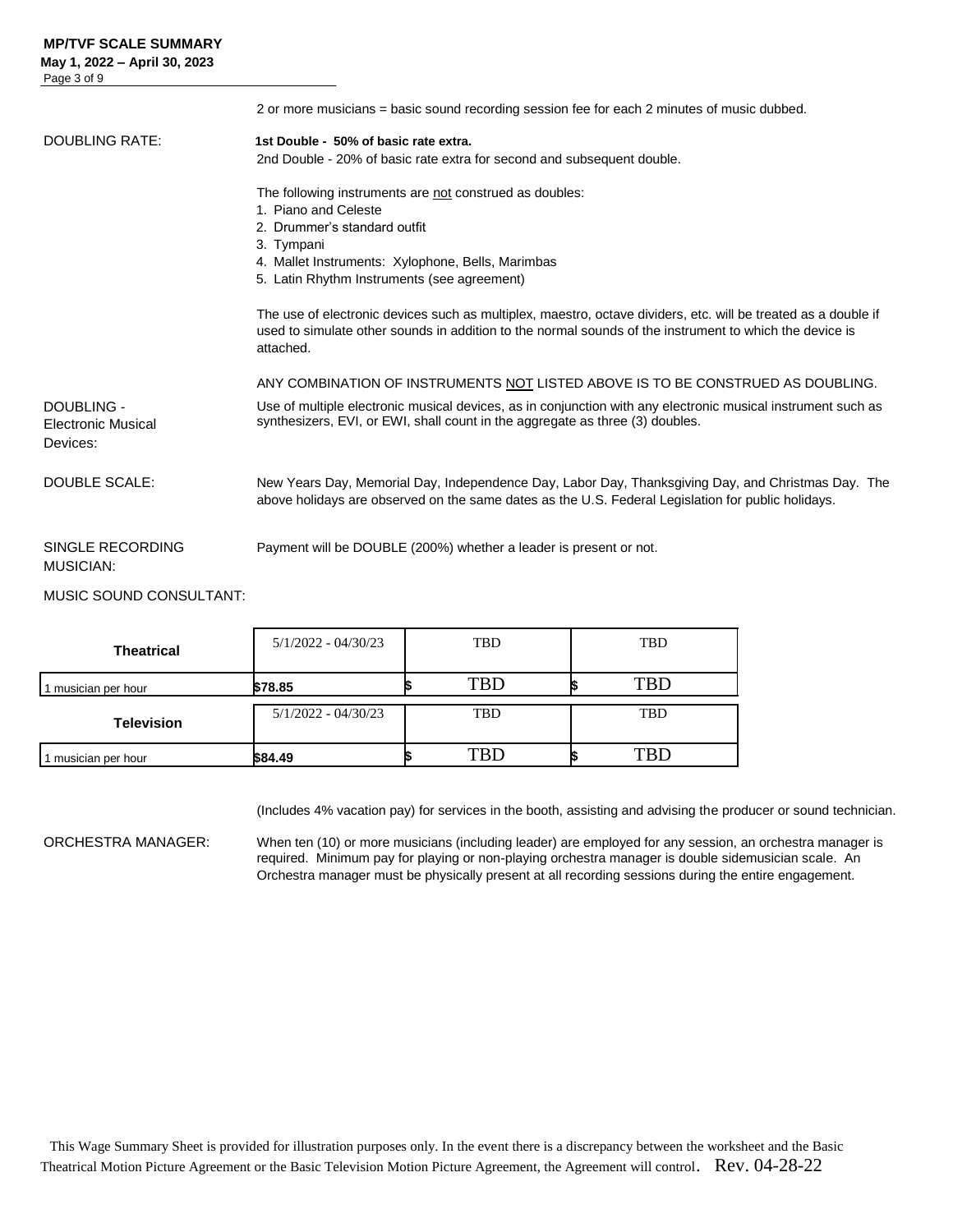| <b>MP/TVF SCALE SUMMARY</b><br>May 1, 2022 - April 30, 2023<br>Page 4 of 9 |                                                                                                                                                                                                                                                                                                                                                                                                       |
|----------------------------------------------------------------------------|-------------------------------------------------------------------------------------------------------------------------------------------------------------------------------------------------------------------------------------------------------------------------------------------------------------------------------------------------------------------------------------------------------|
| HOLDS:                                                                     | If a musician notifies the contractor at beginning of a session that he or she cannot stay beyond the one-hour<br>hold period, it will not be the musician's responsibility to secure the services of a replacement.                                                                                                                                                                                  |
| <b>PREMIUM PAY:</b>                                                        | 50% Premium after Midnight (until 8:00 A.M.)                                                                                                                                                                                                                                                                                                                                                          |
|                                                                            | Work hours beyond the hold hour performed between 8:00 P.M. and Midnight pays 150% of scale.                                                                                                                                                                                                                                                                                                          |
|                                                                            | Work hours beyond an 8-hour span performed between Midnight and 8:00 A.M. pays 200% of scale.                                                                                                                                                                                                                                                                                                         |
|                                                                            | Work hours beyond the hold hour performed between Midnight and 8:00 A.M. pays 165% of scale.                                                                                                                                                                                                                                                                                                          |
|                                                                            | Seventh (7th) hour of recording within the 8-hour span (before Midnight) pays 120% of scale.                                                                                                                                                                                                                                                                                                          |
| <b>GUARANTEED CALLS:</b>                                                   | A musician may be held for one hour beyond a single session (or guaranteed longer call), and paid at straight<br>time rate in units of 15 minutes for such hold hour. If musician is required to remain beyond the hold hour,<br>he/she shall be paid for such time at 150% of straight time rate in 15 minute units. The guaranteed call and<br>hold period combined shall not exceed six (6) hours. |
|                                                                            | A double session shall be completed within 8-hours. Work beyond 6 hours within an 8-hour period will be paid<br>at 120% of straight time rate in 15-minute units. If required to remain after 8 elapsed hours (whether worked or<br>not) musician will be paid at 150% of straight time rate in 15 minute units.                                                                                      |
|                                                                            | There is no compounding in computing the above, and payment is made on the highest appropriate rate.                                                                                                                                                                                                                                                                                                  |
| <b>DOUBLE SESSIONS:</b>                                                    | Engagement of two sessions (completed within 8 hours of time called) may be divided into two periods at<br>convenience of studio, with not less than one hour between sessions.                                                                                                                                                                                                                       |
|                                                                            | When more than a double session of recording is continuous without a break of at least one hour, a penalty<br>οf<br>one hour at minimum rates shall be paid each musician.                                                                                                                                                                                                                            |
| <b>BOREN RULING:</b>                                                       | Two single sessions shall not be called in the same day in lieu of a double session in order to circumvent the<br>time spread penalty when both of such single sessions are for the same motion picture (or the same television<br>episode), utilizing the same conductor, and both utilize all of the same individual musicians.                                                                     |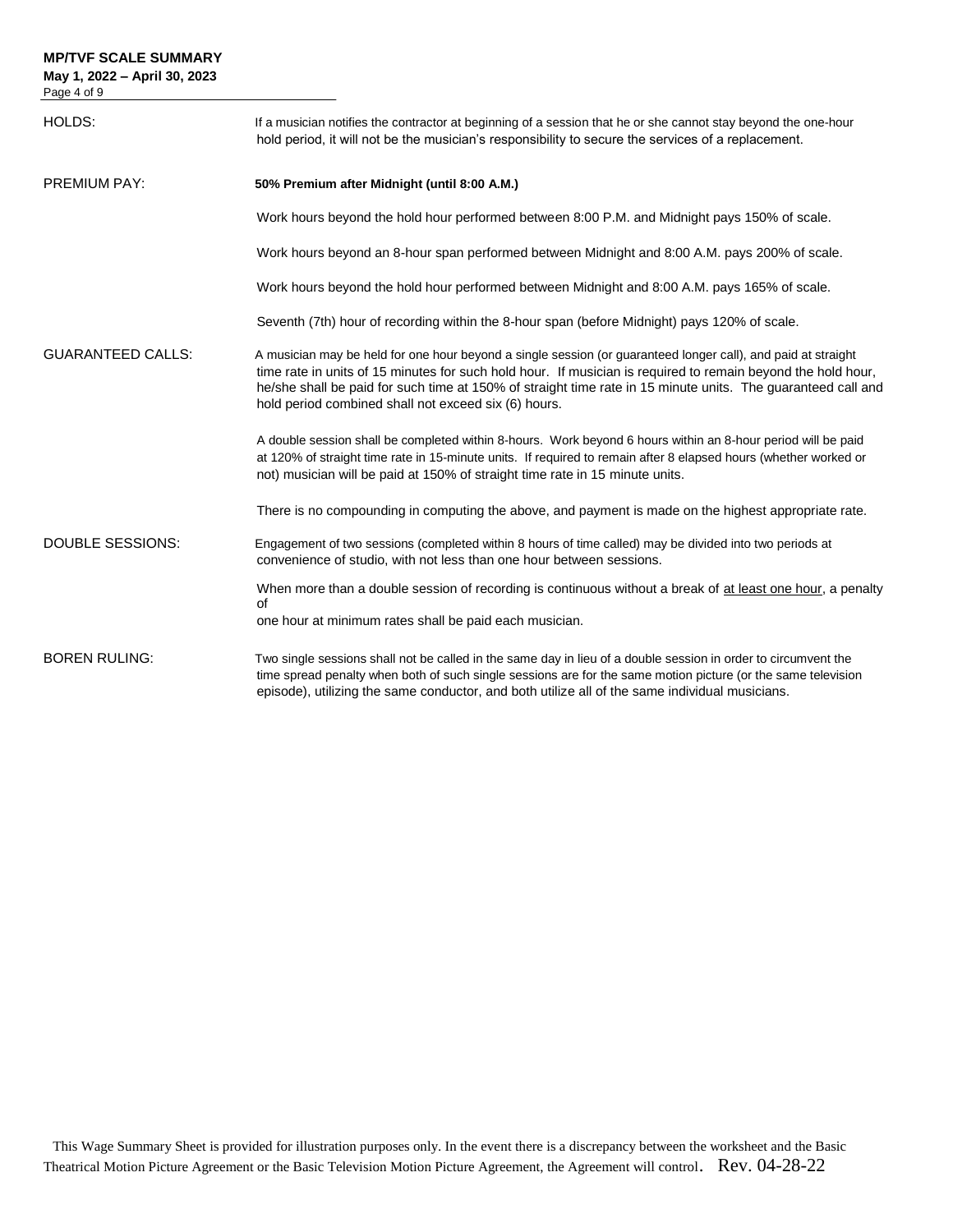**May 1, 2022 – April 30, 2023**

Page 5 of 9

| MINIMUM CONDITIONS:<br>(Theatrical Motion Pictures Only) |                                                                                                                                              | On days when two or more recording sessions take place, the rate for all sessions on that day will be based on<br>the session in which the highest number of recording musicians were employed. No longer will this<br>determination be spread over several days of sessions.                                                                                                                                                                                                                     |  |  |  |  |  |  |  |
|----------------------------------------------------------|----------------------------------------------------------------------------------------------------------------------------------------------|---------------------------------------------------------------------------------------------------------------------------------------------------------------------------------------------------------------------------------------------------------------------------------------------------------------------------------------------------------------------------------------------------------------------------------------------------------------------------------------------------|--|--|--|--|--|--|--|
| <b>GENERAL CONDITIONS</b><br>(Saturdays and Sundays)     |                                                                                                                                              | Saturdays and Sundays as such, shall be treated as regular work days, not premium days unless they are the<br>employee's sixth or seventh consecutive days of work for the Producer. The employee shall receive time and<br>one-half $(1\frac{1}{2})$ for such sixth day and seventh day worked and double time for holidays worked.                                                                                                                                                              |  |  |  |  |  |  |  |
| <b>MEAL PENALTIES:</b>                                   |                                                                                                                                              | When more than six (6) hours or recording occur without a break of at least one (1) hour, a penalty of one hour<br>at the minimum scale shall be paid each musician.                                                                                                                                                                                                                                                                                                                              |  |  |  |  |  |  |  |
| <b>INTERMISSION:</b>                                     |                                                                                                                                              | Ten minutes per hour away from the stand is required on all calls. At no time can a musician be required to<br>perform for more than ninety (90) consecutive minutes on the stand.                                                                                                                                                                                                                                                                                                                |  |  |  |  |  |  |  |
| PAY-OFF REQUIREMENTS:                                    |                                                                                                                                              | The 15-working day "grace period" starts at the end of each session.                                                                                                                                                                                                                                                                                                                                                                                                                              |  |  |  |  |  |  |  |
| CANCELLATION OF CALLS:                                   | Underscoring - may be canceled upon 96 hours notice.<br>Pre-recording - may be canceled upon 48 hours notice.                                |                                                                                                                                                                                                                                                                                                                                                                                                                                                                                                   |  |  |  |  |  |  |  |
| CARTAGE:                                                 |                                                                                                                                              | Producer shall specify method of transportation, either by public or private transportation. If public<br>transportation is the only practical manner of transportation, Producer has the option of designating the<br>qualified public carrier and shall pay the cartage bill of the designated public carrier. If the musician uses a<br>carrier other than the one designated, the Producer shall not be liable for a cartage bill greater than the rate<br>charged by the designated carrier. |  |  |  |  |  |  |  |
| <b>LATE PENALTIES:</b>                                   | \$40.00<br>\$16.00                                                                                                                           | Harp<br>String Bass, Tuba, Cello, Drums, all heavy<br>or bulky amplifiers, Baritone Sax, Bass Sax, Contra-<br>bass Clarinet, Contra-bass Bassoon, Accordion,<br><b>Baritone</b><br>Horn, Contra Bass Trombone.                                                                                                                                                                                                                                                                                    |  |  |  |  |  |  |  |
| (Written notice required)                                | Payment is due within 15 working days from date of session. The following schedule of penalties shall apply<br>if payment is made more than: |                                                                                                                                                                                                                                                                                                                                                                                                                                                                                                   |  |  |  |  |  |  |  |
|                                                          |                                                                                                                                              | 15 but less than 31 business days - 6%<br>30 but less than 61 business days - 10%<br>60 but less than 91 business days - 50%                                                                                                                                                                                                                                                                                                                                                                      |  |  |  |  |  |  |  |
|                                                          |                                                                                                                                              | Additional 10% late payment charges shall accrue for each additional 30-day period in which payment is<br>not made after written notice is given to the producer.                                                                                                                                                                                                                                                                                                                                 |  |  |  |  |  |  |  |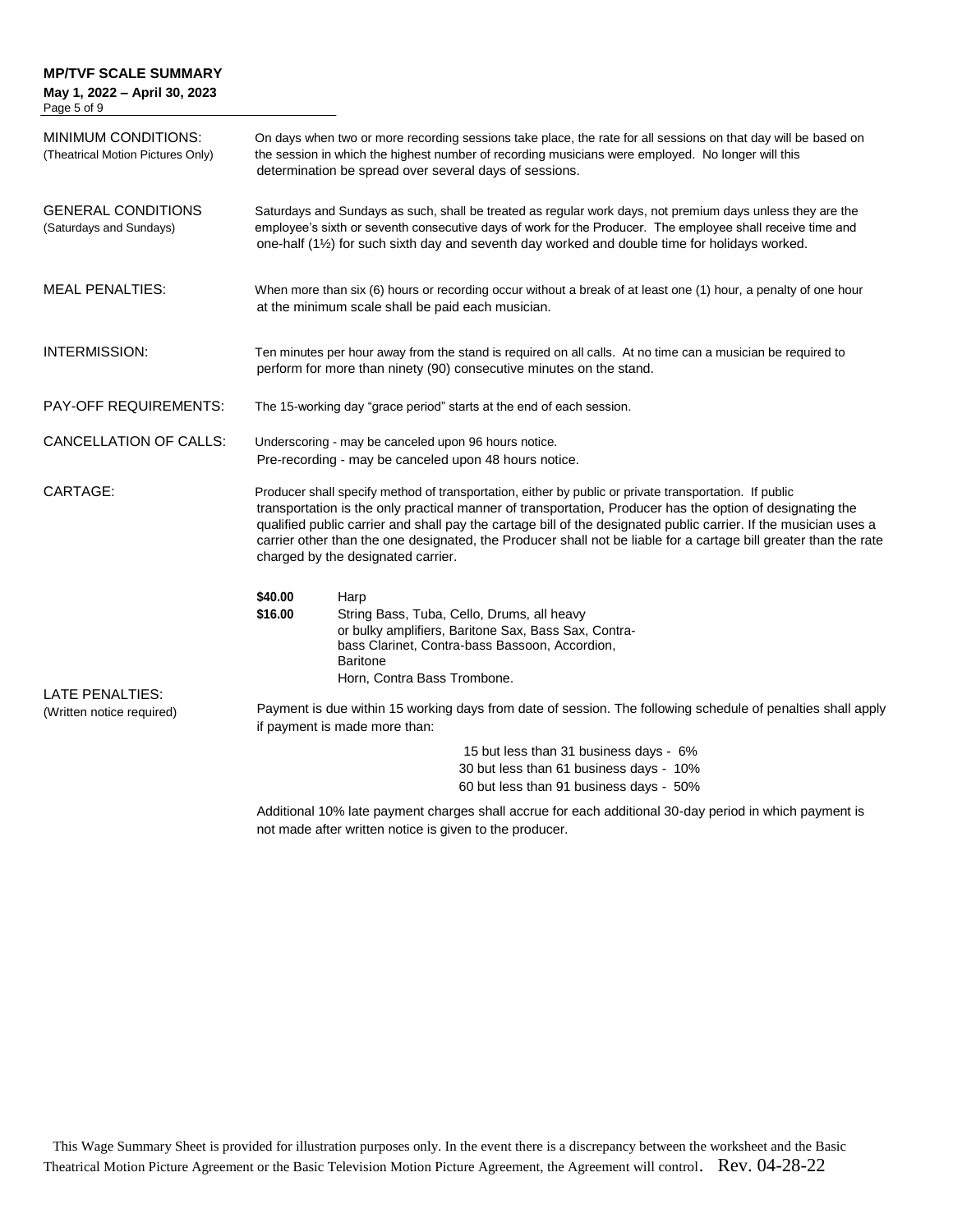**May 1, 2022 – April 30, 2023** Page 6 of 9

| MINIMUM SCORING HOURS:                                      | For Non-Dramatic Pictures:                                                                                                                                                                                                                                                                         |                                                                                                                                                                                                                                                                                                                                                                                                                                                                                                                                                                      |
|-------------------------------------------------------------|----------------------------------------------------------------------------------------------------------------------------------------------------------------------------------------------------------------------------------------------------------------------------------------------------|----------------------------------------------------------------------------------------------------------------------------------------------------------------------------------------------------------------------------------------------------------------------------------------------------------------------------------------------------------------------------------------------------------------------------------------------------------------------------------------------------------------------------------------------------------------------|
| (TVF Only)                                                  | 13 1/2-hour films - 12 scoring hours                                                                                                                                                                                                                                                               |                                                                                                                                                                                                                                                                                                                                                                                                                                                                                                                                                                      |
| than 13 films to be pro-rated on<br>basis of this schedule. | 13 1-hour films - 36 scoring hours<br>Scoring hour requirements for fewer 13 1½-hour films - 54 scoring hours<br>For Dramatic Pictures:<br>13 1/2-hour films - 15 scoring hours<br>13 1-hour films - 39 scoring hours<br>13 1½-hour films - 59 scoring hours<br>13 2-hour films - 78 scoring hours | Single Session (3 hours or less)<br>Two Sessions (6 hours) completed within 10 hrs. ending                                                                                                                                                                                                                                                                                                                                                                                                                                                                           |
| MINUTES OF MUSIC:<br>(TV Only)                              |                                                                                                                                                                                                                                                                                                    | With respect to the live scoring of performance documentaries, special sessions called to replicate live<br>theatrical productions and television films of live theatrical productions, a single session of three (3) hours shall<br>consist of not more than fifteen (15) minutes of finished recorded music. Each additional two and one-half (2)<br>$\frac{1}{2}$ minutes of such recorded music scored in such session shall constitute an additional thirty (30) minutes of<br>recording for those musicians recording such additional finished recorded music. |
| <b>FORMAT MUSIC:</b>                                        |                                                                                                                                                                                                                                                                                                    | Format Music defined as - Standard openings and closings, bumpers, billboards, lead-in and lead-outs. Once<br>recorded live for a series may be re-utilized in subsequent broadcast seasons upon payment to musicians an<br>amount equal to minimum single session fee. (Includes all applicable doubles and over-dubs.)                                                                                                                                                                                                                                             |
| <b>PRODUCTION MUSICIANS:</b>                                |                                                                                                                                                                                                                                                                                                    |                                                                                                                                                                                                                                                                                                                                                                                                                                                                                                                                                                      |

# (Rehearsal Musicians)

#### **Theatrical**

| (Daily Schedule)                                             |                       |          | $5/1/2022 - 04/30/23$ | TBD   |                   |                | TBD       |
|--------------------------------------------------------------|-----------------------|----------|-----------------------|-------|-------------------|----------------|-----------|
|                                                              |                       | Scale    | Over-Time             | Scale | Over-time         | Scale          | Over-time |
|                                                              | Single<br>Session     | \$204.44 | \$17.04               | TBD   | TBD               | TBD            | TBD       |
| Single Session (3 hours<br>or less)                          |                       |          |                       |       |                   |                |           |
| Two Sessions (6 hours)<br>completed within 10 hrs.<br>ending | Two Sessions \$368.06 |          | \$17.04               | s TBD | <b>TBD</b><br>\$. | $\sqrt{s}$ TBD | TBD       |

**Television**

(Daily Schedule)

|                   | $5/1/2022 - 04/30/23$ |            | TBD   |            | <b>TBD</b> |            |  |
|-------------------|-----------------------|------------|-------|------------|------------|------------|--|
|                   | Scale                 | Over -time | Scale | Over -time | Scale      | Over -time |  |
| Single<br>Session | \$218.99              | \$18.25    | TBD   | TBD        | TBD        | TBD        |  |
| Two<br>Sessions   | \$394.24              | \$18.25    | TBD   | <b>TBD</b> | TBD        | TBD        |  |

(Includes 4% vacation pay) Overtime per 15 minutes

Overtime must immediately follow a regular session. All hours not continuous will be charged as additional sessions.

 $\mathbf{r}$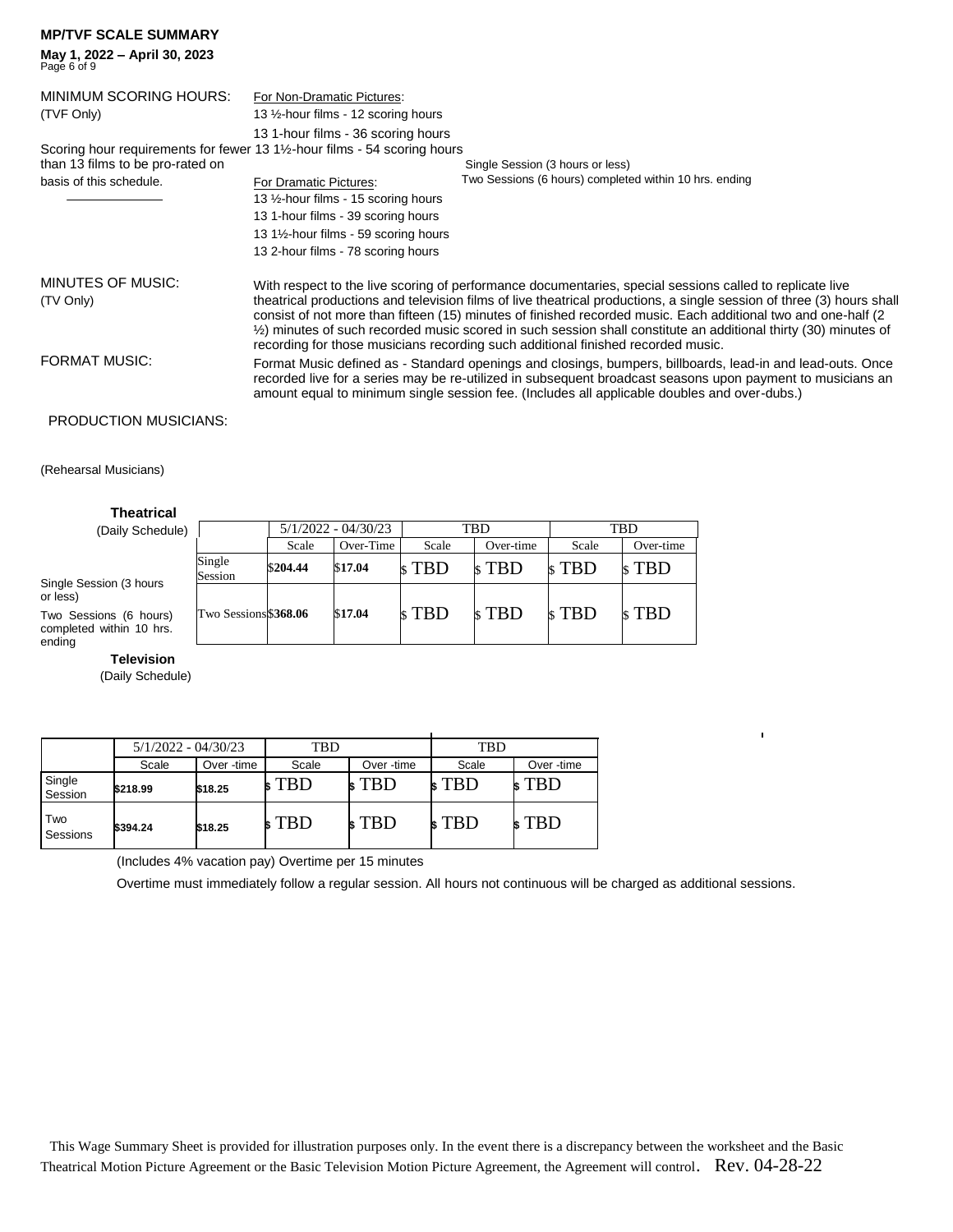### **May 1, 2022 – April 30, 2023**

Page 7 of 9

| <b>Theatrical</b><br>(Weekly<br>Schedule)                                                     |          | $5/1/2022 - 04/30/23$ |           | TBD              |            | <b>TBD</b> |                  |  |
|-----------------------------------------------------------------------------------------------|----------|-----------------------|-----------|------------------|------------|------------|------------------|--|
|                                                                                               |          | Over-time<br>Scale    |           | Scale            | Over -time | Scale      | Over-time        |  |
| 30 hours per week (not<br>more than 6 hrs. per day)<br>Overtime per 15 minutes<br>or fraction | 30 hours | \$1,635.54            | \$13.63   | <b>TBD</b><br>¢. | \$TBD      | \$TBD      | <b>TBD</b><br>k. |  |
| 40 hours per week (not<br>more than 8 hrs. per day)<br>Overtime per 15 minutes<br>or fraction | 40 hours | \$1,962.60            | \$12.26   | <b>TBD</b>       | \$TBD      | \$TBD      | <b>TBD</b><br>k. |  |
| <b>Television</b>                                                                             |          | $5/1/2022 - 04/30/23$ |           | TBD              |            | <b>TBD</b> |                  |  |
| (Weekly Schedule)                                                                             |          | Scale                 | Over-time | Scale            | Over -time | Scale      | Over -time       |  |
| 30 hours per week (not<br>more than 6 hrs. per day)<br>Overtime per 15 minutes<br>or fraction | 30 hours | \$1,752.02            | \$14.60   | <b>TBD</b><br>¢. | \$TBD      | \$TBD      | <b>TBD</b><br>k  |  |
| 40 hours per week (not<br>more than 8 hrs. per day)<br>Overtime per 15 minutes<br>or fraction | 40 hours | \$2,102.44            | \$13.14   | <b>TBD</b>       | \$TBD      | \$TBD      | <b>TBD</b>       |  |

NIGHT PREMIUM: After Midnight - 50%

Schedule under which a single musician is engaged must be designated at beginning of each week. All hours over schedule shall be paid as overtime.

| SIDELINE MUSICIANS: (Includes 4% vacation pay) |                        |                       |            |                  |            |                |            |
|------------------------------------------------|------------------------|-----------------------|------------|------------------|------------|----------------|------------|
| <b>Theatrical</b>                              |                        | $5/1/2022 - 04/30/23$ |            | TBD              |            | <b>TBD</b>     |            |
|                                                |                        | Scale                 | Over -time | Scale            | Over -time | Scale          | Over -time |
| Minimum pay for 8<br>hours:                    | Two or<br>More         | \$256.69              | \$12.03    | <b>TBD</b><br>Ś. | \$TBD      | <b>TBD</b>     | \$TBD      |
| Overtime: per 15<br>minutes                    | One<br>Person<br>Alone | \$302.48              | \$13.64    | $s$ $TBD$        | \$TBD      | $\sqrt{2}$ TBD | \$TBD      |
|                                                |                        | $5/1/2022 - 04/30/23$ |            | 04/1<br>TBD      |            | TBD            |            |
|                                                |                        |                       |            |                  |            |                |            |
| <b>Television</b>                              |                        | Scale                 | Over -time | Scale            | Over -time | Scale          | Over -time |
| Minimum pay for 8<br>hours:                    | Two or<br>More         | \$256.69              | \$12.03    | \$TBD            | \$TBD      | <b>TBD</b>     | \$TBD      |

# SIDELINE MUSICIANS: (Includes 4% vacation pay)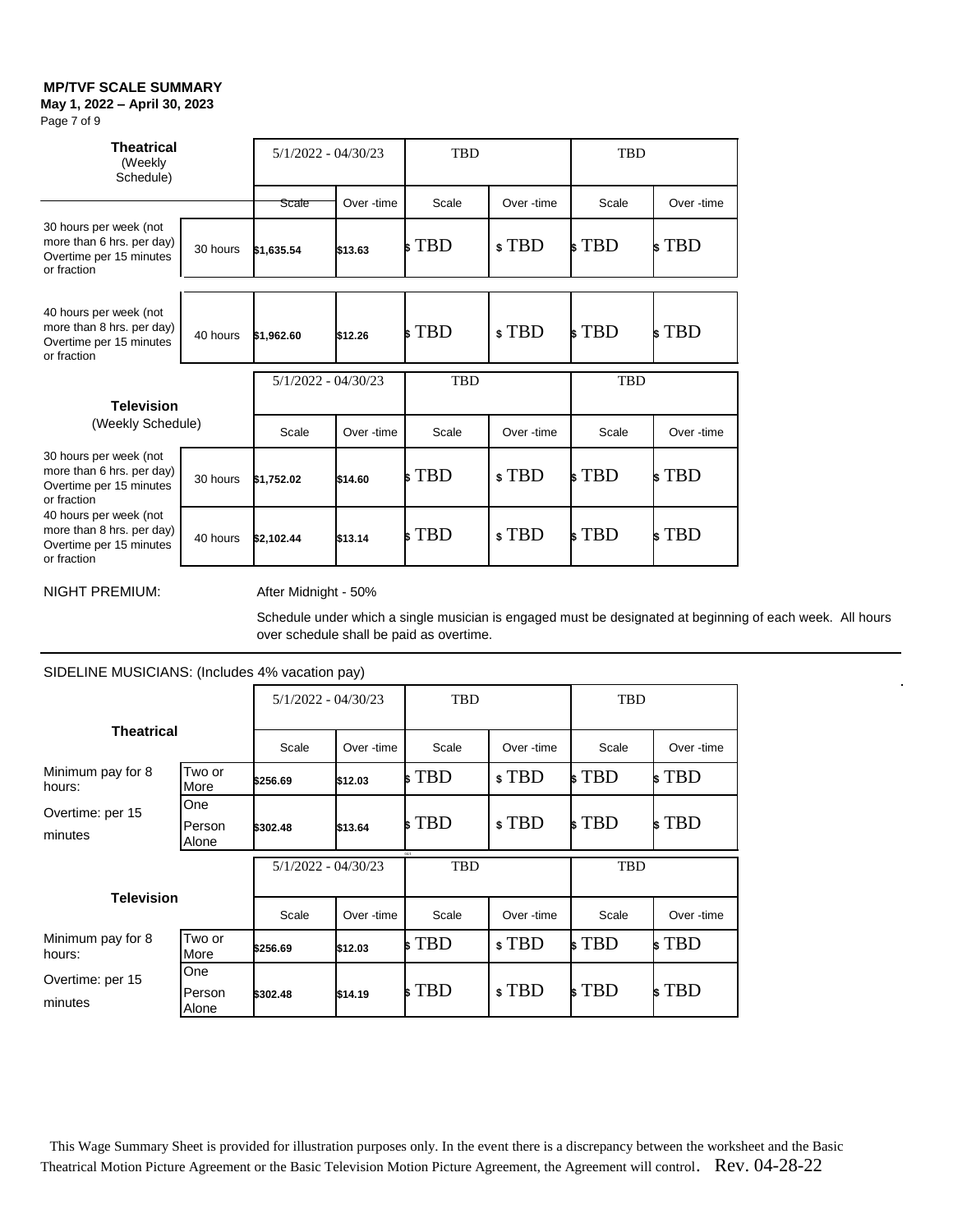## **May 1, 2022 – April 30, 2023**

Page 8 of 9

| <b>NIGHT PREMIUM:</b>                                    | For hours between 12:00 midnight and 1:00 A.M. - 10% additional per hour<br>For hours between 1:00 A.M. and 6:00 A.M. - 20% additional per hour                                                                                                                                                                                    |  |  |  |
|----------------------------------------------------------|------------------------------------------------------------------------------------------------------------------------------------------------------------------------------------------------------------------------------------------------------------------------------------------------------------------------------------|--|--|--|
| <b>WARDROBE ALLOWANCE:</b>                               | allowance for tuxedo or white tie and tails.<br>\$30.00                                                                                                                                                                                                                                                                            |  |  |  |
| <b>WARDROBE CHANGE:</b>                                  | \$10.00 for first change and \$15.00 for two or more changes.                                                                                                                                                                                                                                                                      |  |  |  |
| <b>WARDROBE REMOVAL:</b>                                 | Whenever a sideline musician turns in wardrobe or property on time which he/she is not otherwise<br>compensated, he/she shall be paid a wardrobe allowance of thirty minutes at the regular hourly rate for that<br>day. If more than one-half hour is required, he/she shall be paid for such excess time in units of 15 minutes. |  |  |  |
| <b>CANCELLATION OF CALLS:</b>                            | Calls may be canceled for any of the following reasons only:<br>1. Illness in principal cast<br>2. Fire, flood or other similar catastrophe<br>3. Governmental regulations or other issues due to a national emergency.                                                                                                            |  |  |  |
|                                                          | In the event of a cancellation, the musician so canceled shall be entitled to a one-half check, EXCEPT if the<br>musician is notified of the cancellation before 6:00 P.M. of the day previous to the work date by the same or any<br>other producer, HE/SHE SHALL NOT BE ENTITLED TO SUCH ONE-HALF CHECK.                         |  |  |  |
| <b>ORCHESTRA MANAGER:</b>                                | If ten (10) or more sideline musicians (including leader) are employed, an orchestra manager is required for<br>such call. He/she may be one of the sideline musicians and in that event he/she shall receive double scale.                                                                                                        |  |  |  |
|                                                          | It shall be the duty of the orchestra manager to see that all musical activities conform to Federation rules and<br>regulations which do not contravene any valid law. The orchestra manager shall be physically present at all<br>times that the sideline musicians engaged by him/her are working during the entire engagement.  |  |  |  |
| DOUBLING:                                                | 25% for the first double, 10% for each additional double (sideline only)                                                                                                                                                                                                                                                           |  |  |  |
| <b>TRAVEL TIME:</b><br>(between 6:00 A.M. and 6:00 P.M.) | (sideline only)                                                                                                                                                                                                                                                                                                                    |  |  |  |

| <b>Theatrical</b> | $5/1/2022 - 04/30/23$ |            | <b>TBD</b> | TBD        |
|-------------------|-----------------------|------------|------------|------------|
| Per Hour          | \$30.66               | <b>TBD</b> |            | TBD        |
|                   |                       |            |            |            |
| <b>Television</b> | $5/1/2022 - 04/30/23$ |            | <b>TBD</b> | <b>TBD</b> |
| Per Hour          | \$30.66               |            | TRD        | TBD        |